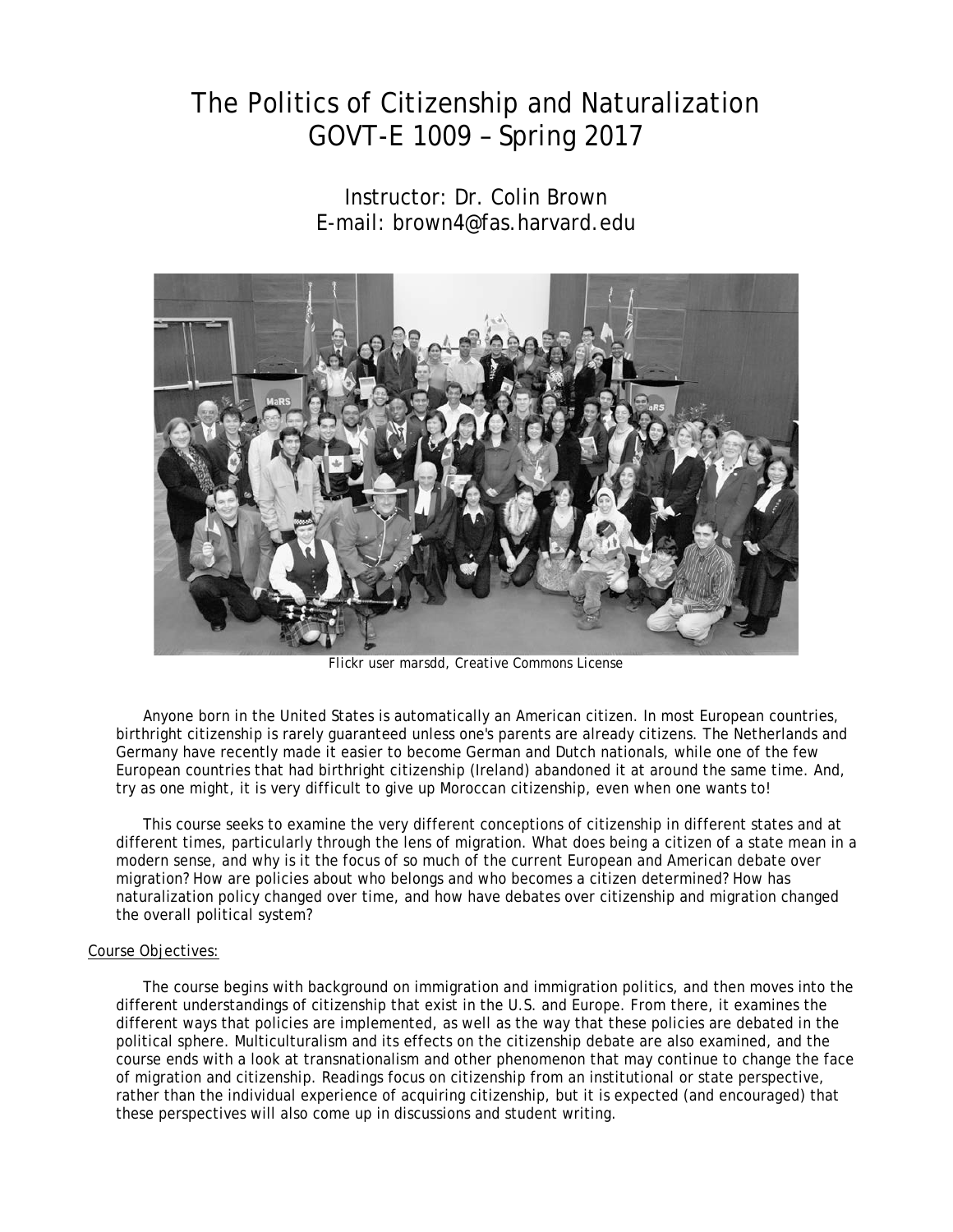Students should leave the course with an understanding of the varieties of citizenship that exist across the world, and how those policies have been debated in the political arena. They should be able to make normative claims for and against expanded citizenship, and understand the costs and benefits of naturalization policies for countries. Lastly, they should be able to understand the historical development of these policies, and be able to anticipate or understand future developments in countries' citizenship regimes.

#### Requirements:

It is assumed that students will have done the readings prior to class, and this will be a discussionoriented seminar. To facilitate this, students will be required to submit brief, 1-page response papers for 9 of the 12 weeks following the shopping week.

There will be four exam-style prompts assigned, one each at the end of Unit 2, 3, 4 and 5. A 3-4 page response will be due at the beginning of the following class, and students are required to complete **any two** of the four assignments. These should be well-edited, should argue a clear thesis, and should answer the prompt given. Students may submit one additional paper for extra credit (at half the weight of the required papers).

Students will work with the instructor to find an additional manuscript to the student's interest, and will write one 800-1000 word critical book review, due by the final class session.

Students will have two options for the final assignment and need only do one of the following; all will be weighted equally:

- 1. An 18-20 page term paper on the topic of the student's choice (to be arranged with the instructor)
- 2. A 12-15 page draft thesis prospectus, on a topic related to the course, including an extended bibliography

#### Grading:

Grades will be assigned as follows: Class Participation (including collaborative reading online): 20%; Response Papers: 15%; Short Essays: 15%; Book Review: 10%; Final Assignment: 40%. Late assignments will not be accepted barring exceptional circumstances.

#### Accommodations for students with disabilities

Students needing academic adjustments or accommodations because of a documented disability must present their Faculty Letter from the Accessible Education Office (AEO) and speak with the professor by the end of the second week of the term. Failure to do so may result in the Course Head's inability to respond in a timely manner.

#### Collaboration Policy

Discussion and the exchange of ideas are essential to academic work. For response papers, book reviews and the final paper in this course, you are encouraged to consult with your classmates on the choice of topics, to share sources, and to engage in peer review. However, you should ensure that any written work you submit for evaluation is the result of your own research and writing and that it reflects your own approach to the topic. You must also adhere to standard citation practices in this discipline and properly cite any books, articles, websites, lectures, etc. that have helped you with your work. If you received any help with your writing (feedback on drafts, etc), you must also acknowledge this assistance in the submitted paper. Help from resources like the College Writing Center and the Departmental Writing Fellow are also encouraged, but this assistance must also be acknowledged. **The exams at the end of each unit are not meant as collaborative assignments, however, and students must not discuss these with each other while working on them.** Students who acknowledge they have read and agree to this collaboration policy by e-mailing the instructor with a list of which course assignments allow and do not allow collaboration, by the beginning of the second class section, will receive a small (edible) reward during that class; students who do not get nothing but a disapproving look from the instructor.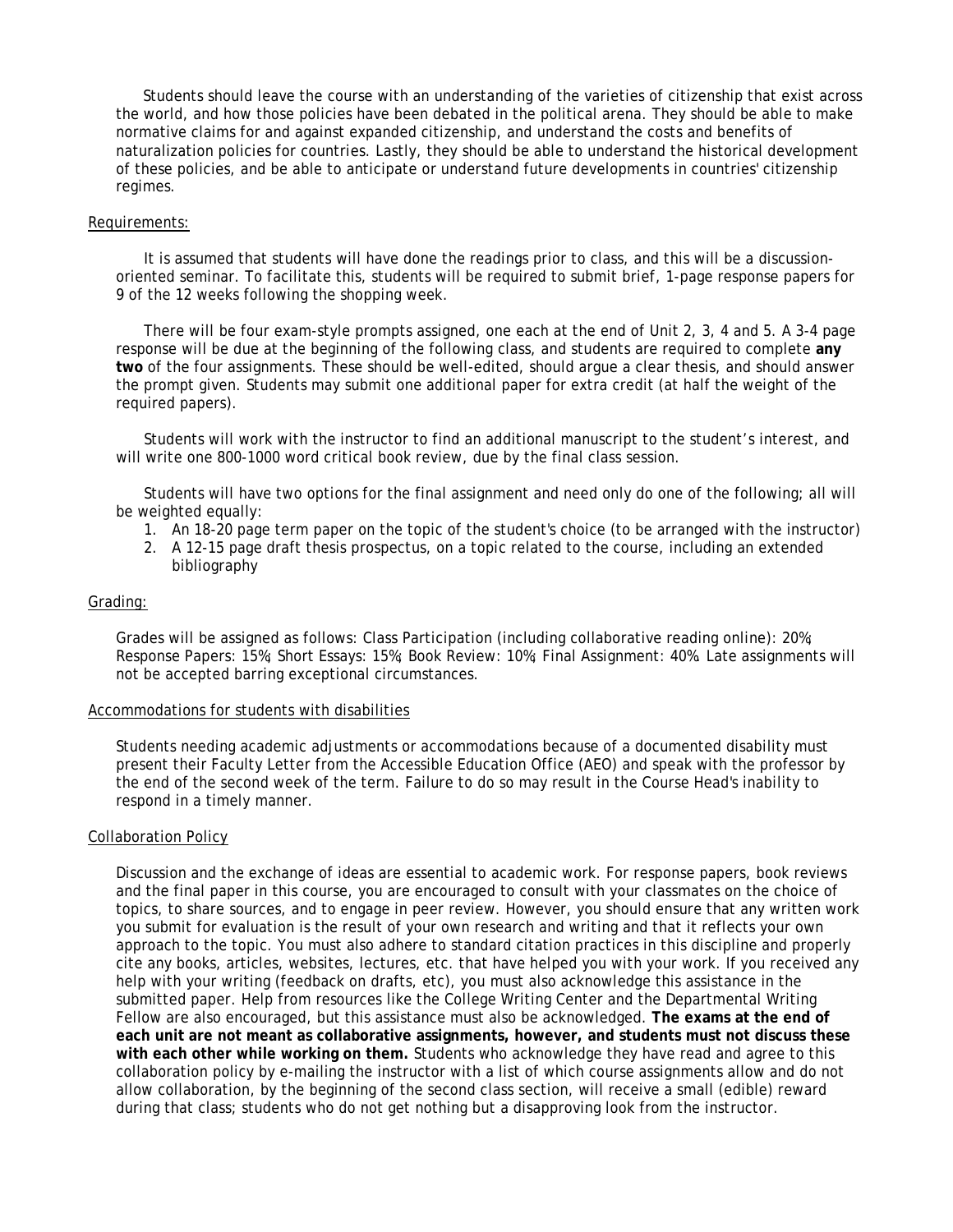# Required Books (available at the Coop):

- Marc Morjé Howard: The Politics of Citizenship in Europe. Cambridge: 2009
- Irene Bloemraad: Becoming a Citizen: Incorporating Immigrants and Refugees in the United States and Canada, California 2006
- Rogers Brubaker, Citizenship and Nationhood in France and Germany. Harvard: 1994

#### **Course Schedule**

Note: The electronic syllabus on Canvas will always be the most-up-to-date version of this schedule.

#### **Unit 1: Background**

**What are the current trends in migration, and to whom do current citizenship policies apply? What is the current political atmosphere surrounding migration and citizenship?**

#### Jan. 25 (Shopping Week): Immigration Trends in the United States and Europe

- Klaus Bade, Migration in European History, Blackwell 2003. Chapters 4&5, pp. 217-234, 262-300, 323- 333
- OECD International Migration Outlook 2016, Chap. 1, pp 7-8, 13-52 (read for big picture and broad view of data; don't worry about specific details yet)
- Christian Joppke, Immigration and the Nation State, Oxford: 1999. Chapter 2, pp. 23-61

Feb. 1: Immigration Politics in the United States and Europe

- Sara Wallace Goodman, Immigration and Member Politics in Western Europe, Oxford: 2014. pp. 1-36
- Martin Schain, The Politics of Immigration in France, Britain and Germany, Chapters 8 & 10, pp. 181-206, 237-274
- Yascha Mounk, "Why I Still Want to Be an American Citizen," Slate, 12/6/16

#### **Unit 2: The Meaning of Citizenship**

**How do states and polities determine what citizenship should mean? How has this changed across time? How have nationalism and discourses about human rights affected citizenship and naturalization policies?**

#### Feb. 8: What is Citizenship? Part 1

- Howard, pp. 1-16
- Christian Joppke, Immigration and Citizenship, Polity: 2010, Chapter 1, pp. 1-33
- Peter H. Shuck, "Carved from the Inside Out", in Debating Immigration, Carol Swain, editor. pp. 32-45
- Smith, Rogers. 1993. "Beyond Tocqueville, Myrdal, and Hartz: The Multiple Traditions in America." American Political Science Review 87 (3): 549–66.
- Brubaker, pp. 1-34

# Feb. 15: What is Citizenship? Part 2

- Benedict Anderson, Imagined Communities, Verso: 2006 (Revised Edition), Chapters 2&3, pp. 9-48
- Michael Walzer, "Membership," in The Immigration Reader, David Jacobson, ed. Chapter 16, pp. 341- 364
- Joseph Carens, The Ethics of Immigration, Oxford: 2013. Chapters 2 & 3, pp. 19-61
- Brubaker, pp. 35-84
- <http://www.bbc.co.uk/programmes/p03njc35> Sandel on Borders

# **Unit 3: Types of Citizenship Policy**

**How have citizenship policies been amended during current waves of immigration? What approaches have been adopted? How have they affected migrants? How have they affected countries' political debates?**

Feb. 22: Trends in Citizenship Policy, Part 1

**Unit 2 Paper Due**

- Howard, Chapters 2 & 3, pp. 37-70
- "Overview of INS History," U.S Customs and Immigration Service, 2012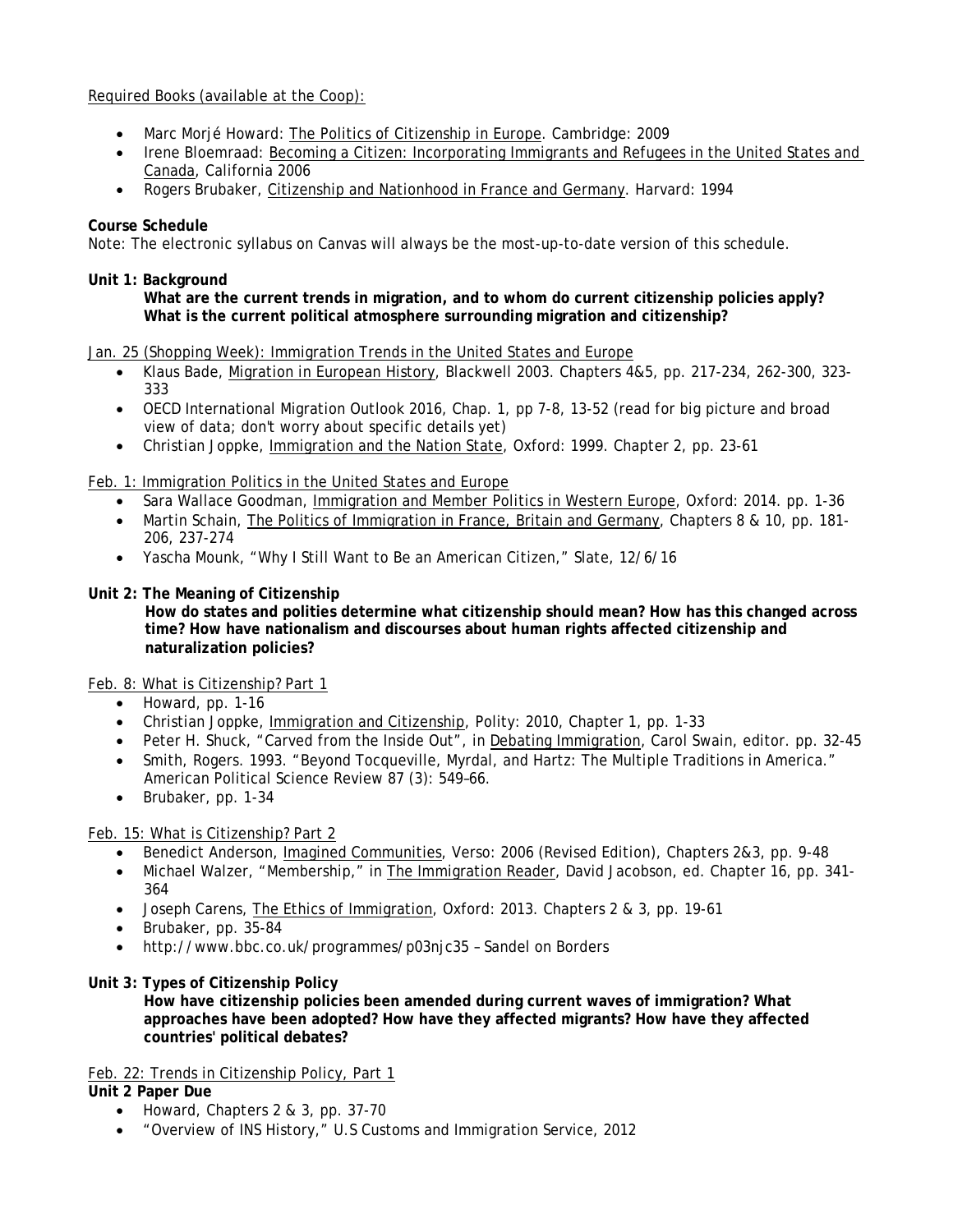- Michael Janoski, The Ironies of Citizenship, Cambridge: 2010, Chapter 4 "From Manifest Destiny to Multicultural Diversity in the Settler Countries," pp. 89-123
- *Tuaua v United States* (D.C. Cir. 2015)

March 1: Trends in Citizenship Policy, Part 2

- Howard, Chapters 4-7, pp. 73-168
- Peter H. Schuck, "Immigrants' Political and Legal Incorporation in the United States after 9/11: Two Steps Forward, One Step Back" in Bringing Outsiders In, Jennifer Hochschild and John Mollenkopf, eds., Cornell: 2009 pp. 158-175
- Edward Erler, "Trump's Critics Are Wrong about the 14th Amendment," and John Yoo, "On Citizenship, the 'Birthers' Are Right," *National Review*, August 2015
- Ahmet İçduygu and Damla B. Aksel "Migration Realities and State Responses: Rethinking International Migration Policies in Turkey," in Social Transformation and Migration, Stephen Castles, Derya Ozkul, and Magdalena Arias Cubas, eds. Palgrave Macmillan: 2015, 115-129

March 8 : Citizenship, Integration and Incorporation

• Bloemraad, Introduction and Chapters 1, 2, and 4, pp.1-101, 138-160

# *Q & A with Immigration Attorney, Details TBA*

# March 22: Debating Naturalization Policy

*1-2 Page Final Paper Proposal Due!*

- Sara Wallace Goodman, Immigration and Membership Politics in Western Europe, Cambridge: 2014, Chapter 5, pp. 118-160.
- Betty de Hart, "The End of Multiculturalism: The End of Dual Citizenship?" in Dual Citizenship in Europe, Thomas Faist, ed. Ashgate: 2007, pp.77-102
- Readings on DREAM ACT/DACA (TBD)
- Saharso, Sawitri, and Doutje Lettinga. "Contentious citizenship: Policies and debates on the veil in the Netherlands." Social Politics: International Studies in Gender, State & Society 15(4), 2008: 455-480.

# **Unit 4: Multiculturalism and Citizenship**

**What is multiculturalism, and is it still a relevant concept? What normative arguments have been made for and against multiculturalism as a policy? Why has so much of the multiculturalism debate in Europe focused on Islam, and should it have?**

# March 29: Origins of Multiculturalism

**Unit 3 Paper Due**

- Augie Fleras, The Politics of Multiculturalism, Palgrave MacMillan: 2009, Chapters 3 & 4, pp. 55-112
- Han Entzinger, "The Rise and Fall of Multiculturalism: The Case of The Netherlands" in Towards Assimilation and Citizenship, Christian Joppke and Eva Morawska, eds., Palgrave MacMillan: 2003, pp. 59-86
- Ruud Koopmans "Multiculturalism and Immigration: A Contested Field in Cross-National Comparison." Annual Review of Sociology 39 (2013):147-169

# April 5: The Backlash

- Will Kymlicka, "The Rise and Fall of Multiculturalism?" in The Multiculturalism Backlash, Steven Vertovec and Susanne Wessendorf, eds., Routledge: 2010. pp. 32-49
- Paul Scheffer, Immigrant Nations, Polity: 2011. Chapter 1, pp. 1-39
- Tariq Modood. "Muslims and the Politics of Difference." The Political Quarterly 74.s1 (2003): 100-115
- Christopher Caldwell, Reflections on the Revolution in Europe, Chapter 6
- Kyung Joon Han, "The Impact of Radical Right-Wing Parties on the Positions of Mainstream Parties Regarding Multiculturalism" West European Politics 38 (2015) pp. 557-576